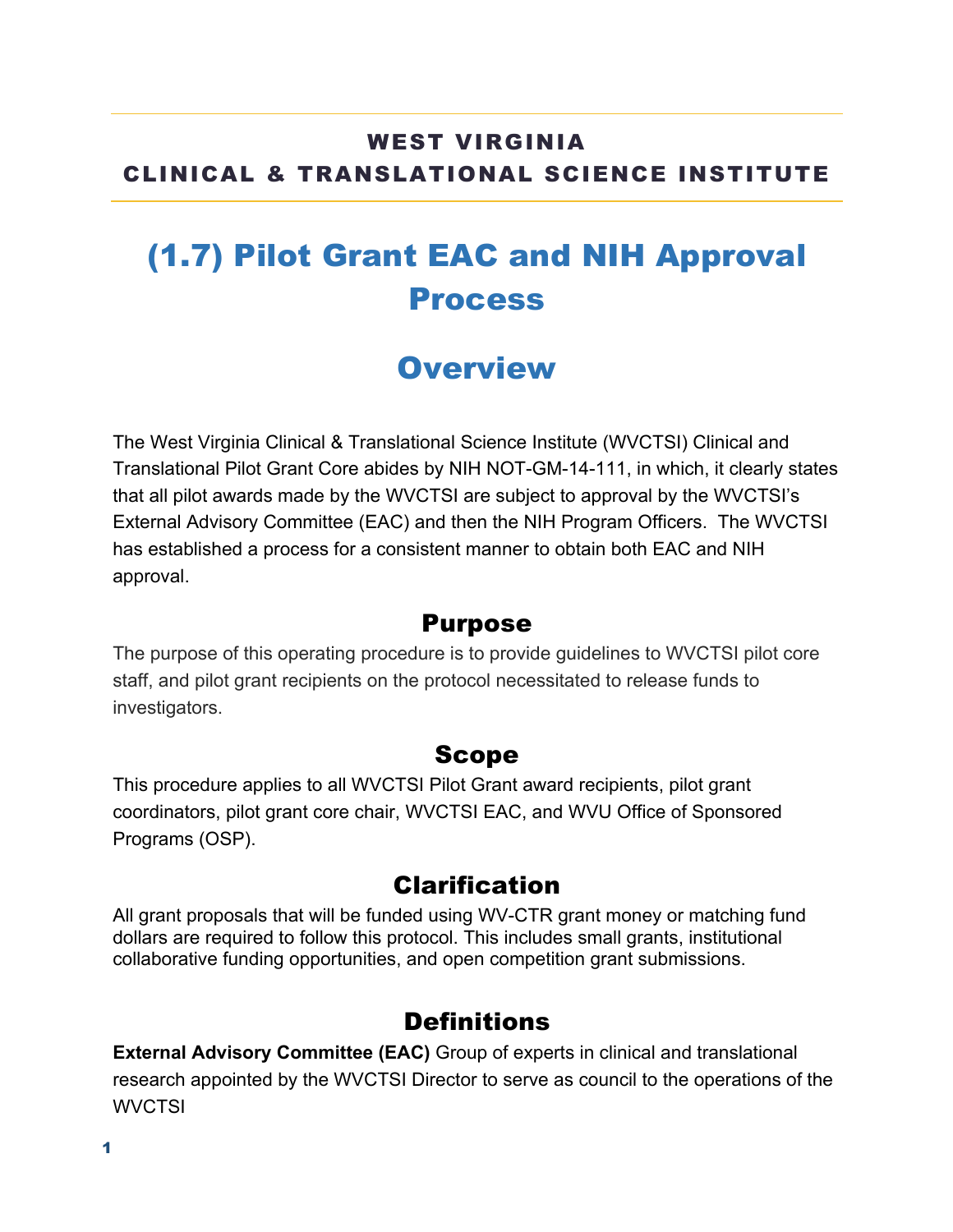**Institutional Review Board (IRB)** is a committee established to review and approve research involving human subjects. The purpose of the IRB is to ensure that all human subject research be conducted in accordance with all federal, institutional, and ethical guidelines.

**Institutional Animal Care Use Committee (IACUC)** The Institutional Animal Care and Use Committee (IACUC) oversees the animal programs, facilities and procedures at their respective institution, insuring the health and well-being of all animals being used for research, testing, and education.

**Principal Investigator (PI)/Investigator**: the person in charge of conducting a research study

**WVCTSI Staff**: staff members reporting to the WVCTSI cores

**Core Constituents**: a member of a WVCTSI core who participate in the activities of the institute

**Partner Sites**: WVCTSI staff members at Charleston Area Medical Center and School of Osteopathic Medicine who are named within the WVCTSI grant and contribute effort.

**NIGMS:** National Institute of General Medical Sciences

# **Policy**

Prior to the commencement of any pilot project, the following documentation must be submitted to NIGMS staff by the PI through the institutional signing official:

- Pilot project proposal. Using PHS398 forms and instructions, only the following sections must be submitted to the pilot program coordinator:
	- a. Face page
	- b. Project Summary (page 2)
	- c. Research Strategy section
- EAC approval communication from the EAC chair (at a minimum) indicating that the EAC concurs with supporting the pilot project.
- IRB approval, human subjects protection section, human subjects education certification, and Targeted/Planned Enrollment Table (if applicable).
- IACUC approval, vertebrate animal 5 points (if applicable)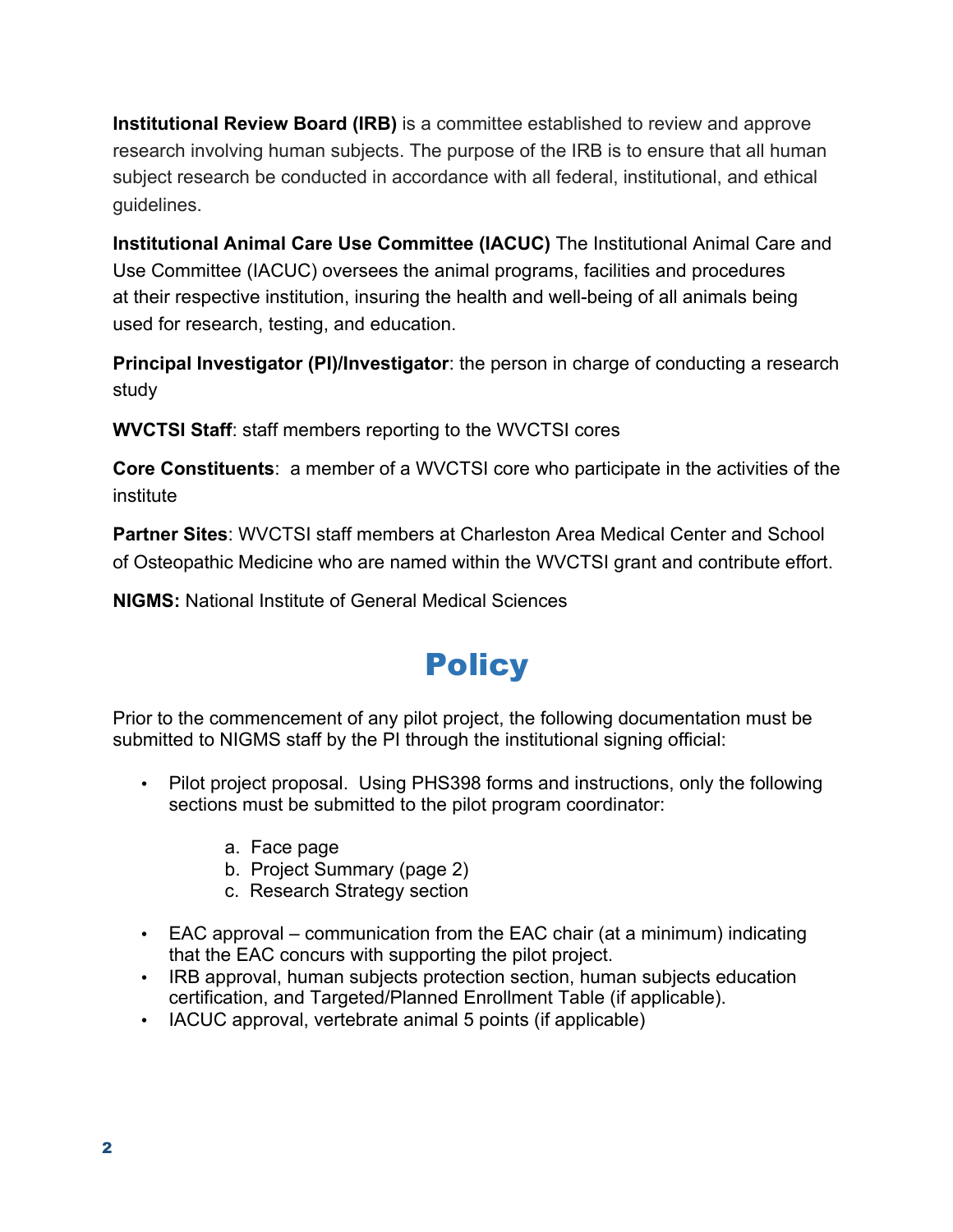### Procedures

WVCTSI Pilot Grant program coordinator after each pilot grant competition creates a spreadsheet with final average review scores of all proposals discussed as well as a list of those proposals triaged. The spreadsheet will also include recent funding history of the PI as well as indicate whether the investigator is early stage. Full proposals will be available to the EAC upon request.

The WVCTSI director submits spreadsheet to EAC with a funding recommendation and rationale for that recommendation must be made to the EAC.

EAC members come to consensus on whether or not to accept the Director's funding recommendation. If not accepted, the EAC communicates which of the recommended pilots for funding are approved for funding and provides a rationale for those not approved. The EAC Chair communicates, in writing, the EAC decision on those project approved for funding.

The Pilot Grant coordinator works with funded PI to ensure all NIH required documentation is organized and uses established WVCTSI created checklist to ensure completeness. Pilot awards made to any of the partner site institutions will utilize their institution's IRB and IACUC. Within three weeks after the Pilot review session, the Pilot Grant coordinator then submits proposal packets to the WVU Office of Sponsored Programs (OSP) for institutional official signature. A staff member from the OSP sends proposal packets to WVCTSI's NIH Program Officers and Grants Manager for approval via email. Lastly the NIH Grants Manager via email sends approval for any and all approved proposals.

## **Roles and Responsibilities**

Principal Investigators are responsible for providing accurate documentation required by the IRB and NIH. The Program Coordinators are responsible to serve as liaisons between the PI and the other entities described above to deliver necessary documents. The EAC must without bias confirm or revise the funding decisions proposed by WVCTSI with appropriate rationale. It is the responsibility of the assigned Pre-Award Grant Specialist - WVU Office of Sponsored Programs to, review and submit the Pilot project application within five business days for approval the proposal packets to the NIH.